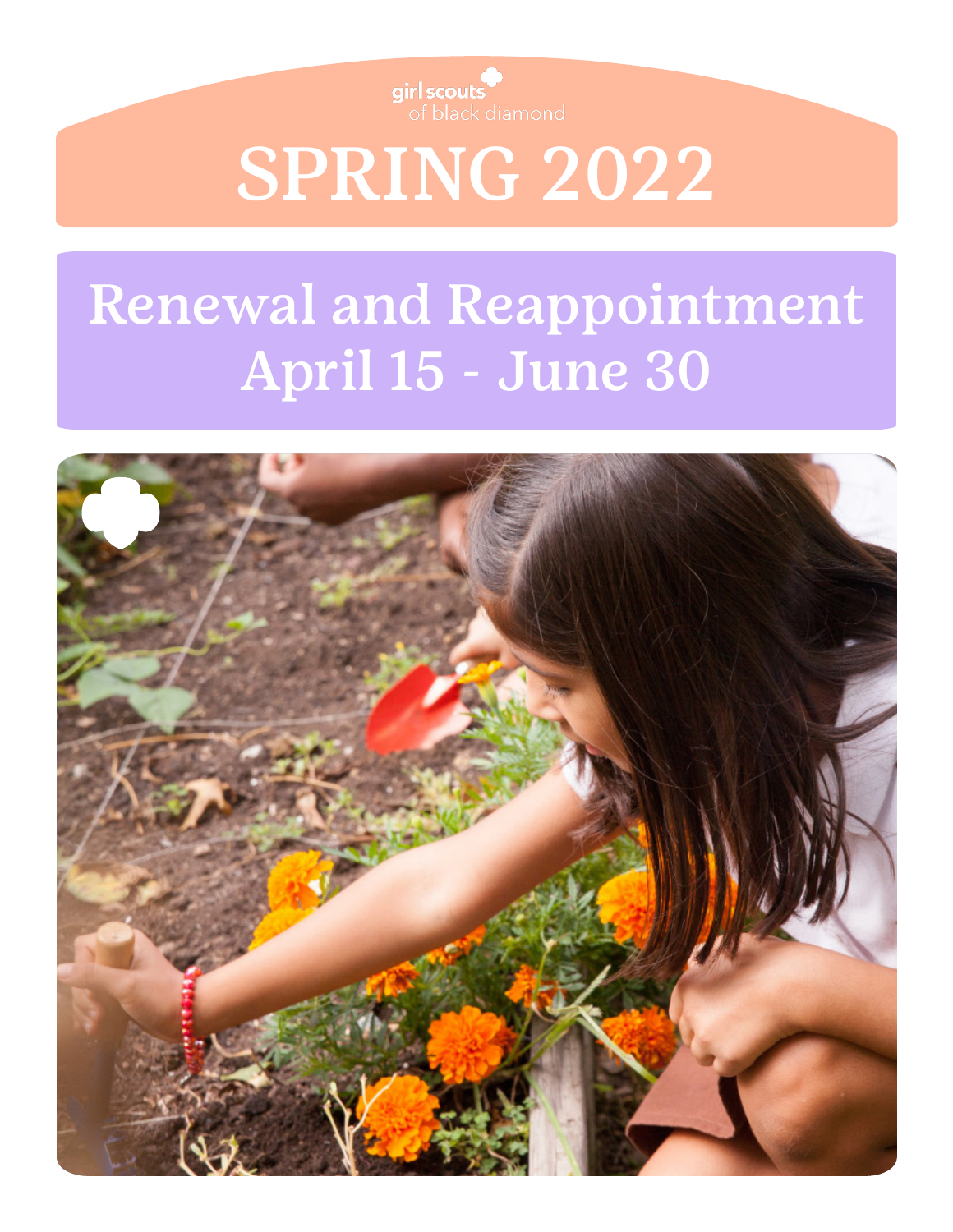# Greetings!



Dear Girl Scout Volunteer,

Last year, in the 2021 annual VOICES survey, Girl Scouts told us that one of the most important factors in their Girl Scout experience is YOU. Girls have also said one of the most critical factors in their decision to continue Girl Scouts for another year is YOU. YOU are a consistent bright spot for girls seeking positive role models outside their homes, who will assist them through their journey to adulthood.

When you stick with Girl Scouts, you're not just giving a girl something to do, you're giving her someone to be. The bravest, boldest, best version of herself. The version of herself that walks with her head a bit higher and acts with confidence.

And as she grows, you grow with her, guiding her through life's ups and downs, supporting her strength and showing her new and exciting paths to take.

Just as girls need you most right now, we know that you need us! You told us in the VOICES survey that you are growing weary through these pandemic years of service – that you believe in what Girl Scouts can do for girls, and even though you may be less satisfied than in years prior, you stay in it…for the girls. We want you to know that we see you and we hear you. As we plan for the spring, summer and into the 2023 membership year, we want to do so in partnership with YOU! Feedback is a gift and we want to improve our operations and support so that you have a better experience as a volunteer.

As a token of our appreciation, and in an effort to provide troops with a solid foundation for the 2023 membership year, we're offering numerous free and discounted resources for leaders and troops during the spring renewal campaign. See the chart on page 5 for comprehensive information. In addition to the campaign benefits, the first 25 leaders/co-leaders/ assistant leaders or service unit team members who register for the Volunteer Retreat in July will receive free admission! Registration details are coming soon. Keep an eye on the Troop Leader Facebook page and the volunteer newsletter.

In this uncertain world, you can count on one thing for sure: today, tomorrow, together, we are on your team! On behalf of Girl Scouts of Black Diamond Council, I want to personally thank you for sticking with us through another tough year and look forward to our partnership in reaching and serving girls in all communities within Black Diamond in the upcoming membership year.

Sincerely,

Jun

Jess Richards Chief Operating Officer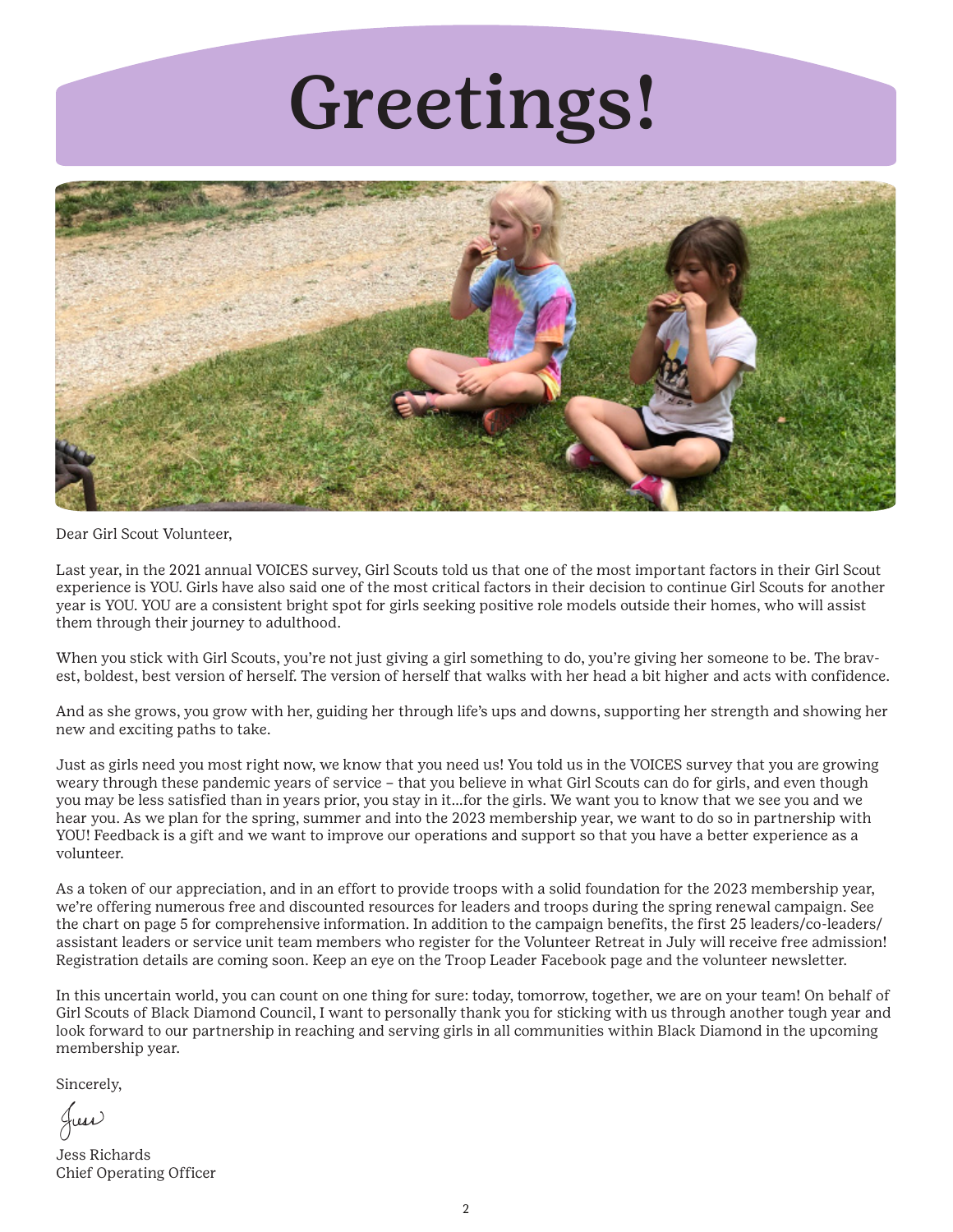# Spring Renewal Leader Support

Need help with the membership renewal process? No problem! Contact our Customer Care team at (304) 345-7722, CustomerCare@bdgsc.org or complete our webform located at https://girlscouts. info/ContactForm.

For additional membership support, your Membership Delivery Manager is also available to assist you! Our 12-person Member Services team can provide both regional and specialty support. For help finding your region and to access our staff directory, visit: https://girlscouts.info/AboutGS-BDC.

| <b>Name</b>      | <b>Region</b> | <b>Position</b>                    |
|------------------|---------------|------------------------------------|
| Becky Pack       | Council-wide  | Senior Director of Member Services |
| Tina Chambers    | Region 1      | Membership Delivery Manager        |
| Tina Chandler    | Region 2      | Membership Delivery Manager        |
| Andrea Rounds    | Region 3      | Membership Delivery Manager        |
| Shannon Taylor   | Region 4      | Membership Delivery Manager        |
| Deb Dowler       | Region 5      | Membership Delivery Supervisor     |
| Natalie Huggins  | Region 6      | Membership Delivery Manager        |
| Vacant           | Region 7      | Membership Delivery Manager        |
| Debby Kemmerling | Region 8      | Membership Delivery Manager        |
| Stacie Bolen     | Region 9      | Membership Delivery Supervisor     |
| Jackie Law       | Region 10     | Membership Delivery Manager        |
| Debbie Harless   | Region 11     | Membership Delivery Manager        |
| Lila Mangus      | Region 12     | Membership Delivery Manager        |

"To put yourself in another's place requires real imagination, but by doing so each Girl Scout will be able to live among others happily." - Juliette Gordon Low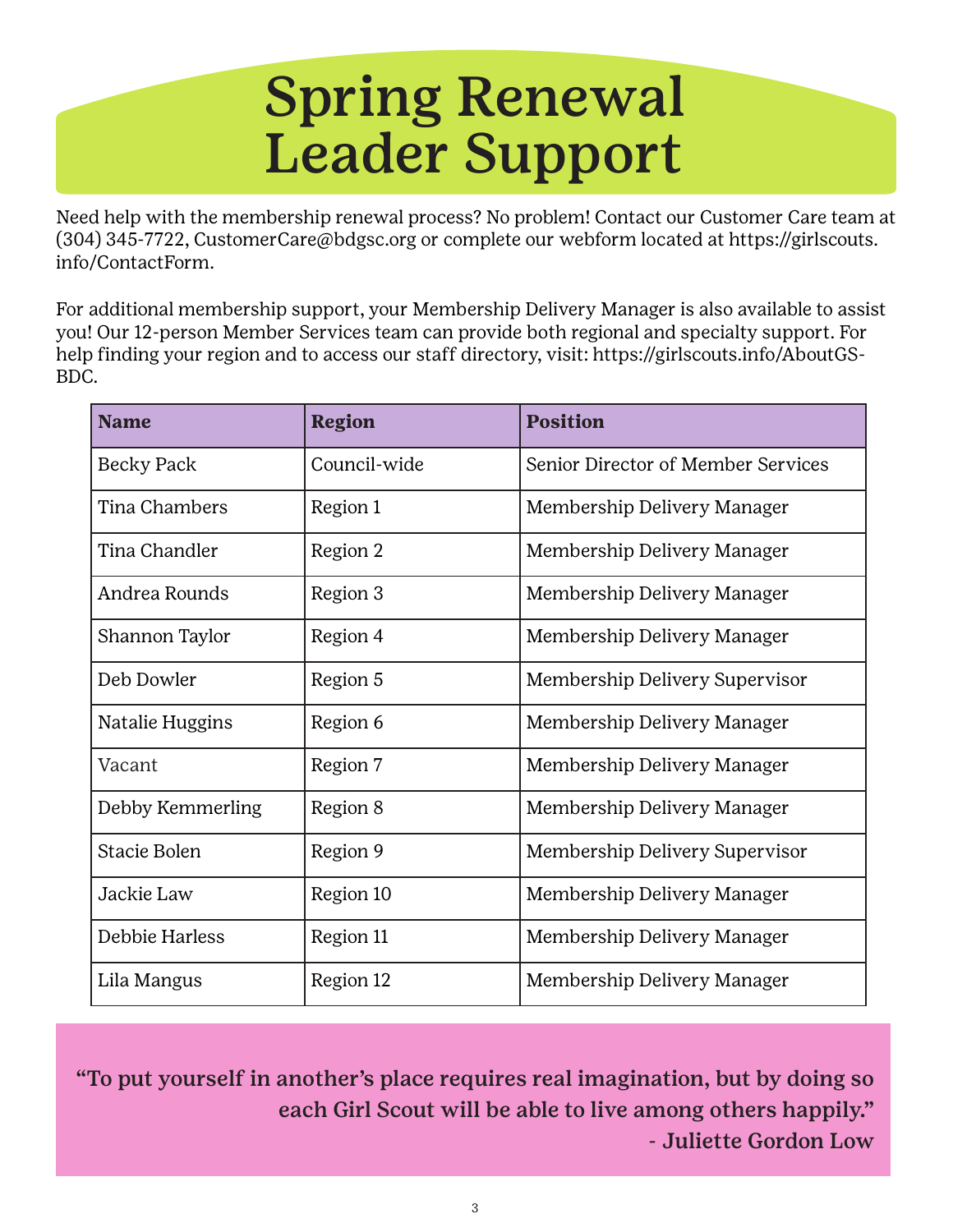### Troop Renewal Instructions

*Beginning April 1, the system will update the member status field to "Time to Renew." Leaders can then renew their memberships, troop participations and renewable volunteer roles for the next membership year, as well as their troop members' memberships.*

#### **Troop Leader and Household Renewals**

- 1. Log in to your myGS Account at https://mygs.girlscouts.org/cart.
- 2. Click on "My Household."

3. Select "All" to renew a membership, troop affiliation and a volunteer role; or check all that apply:

> a. Check the membership box to renew a membership (not necessary for Lifetime Members).

b. Check the troop box to renew a troop affiliation.

c. Check the volunteer position to renew a volunteer role.

If all three boxes are checked, the status for all three will change from "Time to Renew Membership" to "In Cart."

#### **Troop Renewals**

1. Log in to your myGS Account.

2. Select the specific troop number from the menu under "My Troops."

3. Select the girl members to renew.

a. Select girls individually or select "All."

b. Uncheck any girls not renewing right now.

c. Indicate a member who is not returning next year by selecting "Not Returning."

d. Hide inactive and not returning members to sort out who is returning.

4. Select the adult members to renew.

a. Select adults individually or select "All."

b. Uncheck any adults not renewing right now.

c. Indicate a member who is not returning next year by selecting "Not Returning."

> i. If a caregiver changes their mind and wants to renew to the troop, they must contact council for assistance.

 ii. If the leader changes their mind or makes a mistake, they must also contact council for assistance.

d. Hide inactive and not returning members to sort out who is returning.

5. Scroll to the top and click the "Add Renewal" button

#### **Confirm Member Details**

1. Information can be edited on the "Confirm Member Details" screen.

a. Information will auto-populate for existing members who are renewing.

b. Avoid using the checkbox "Use My Primary Address" – this will copy the troop leader's address to the member.

c. Update the "School Attending" field.

 i. Troop leaders should be reminded to check with parents/ guardians ahead of renewal to update the troop roster. That includes verifying school data, especially as girls age up and transition to different schools.

d. Confirm the girl's parent/guardian information and edit as needed. The caregiver relationship field must also be populated. If it is not, see troubleshooting below.

e. Avoid the "Grant Access to My Household" checkbox.

2. Choose a membership year.

a. If a girl is a senior in high school or 18 years old, she will renew as an adult.

b. To renew her to the troop, she will need to select a volunteer role.

3. Choose payment type.

a. Credit Card

 i. Leaders choose credit card when a troop credit/debit card will be used as the payment method. Payment is processed immediately. The membership status updates, and the girl/adult has secured a spot in the troop for next year.

 ii. The troop leader will be asked to confirm payment for each troop member individually.

b. Apply for Financial Assistance

 i. Leaders can only select financial assistance for mem bers of their household; they cannot select financial assistance on behalf of troop members.

 ii. If a parent/guardian requests financial assistance for their girl, her renewal must be completed by the parent/ guardian and then approved by the council. Her renewal will remain in pending status until the council approves the requested financial assistance, completing the renewal. Until then, leaders see that the renewal is pending, and an open spot remains in the troop.

 iii. Parents/guardians will see that a balance is due on the account. When the council approves the payment, the balance due message disappears, and the member status updates to "Active Member."

4. Next participant (repeat the steps above until all adults and girls are completed). If the parent/guardian information is lost after clicking "Next Participant," see trouble shooting tips below.

5. Click "Review Cart" to submit member details and continue with the transaction.

#### **Review Cart**

1. Review cart.

2. Edit, if necessary.

3. Check to accept the Girl Scout Promise and Law.

4. Click "Add Payment Details" button.

#### **Payment Details**

1. Review payment details.

2. Click the "Submit Payment" button to complete renewal.

3. Wait for the "Renewing Payment Confirmation." (Caregivers will receive an payment confirmation email for their girl.)

4. Click the "Manage My Account" button. (Give the system a few minutes to update.)

5. Verify membership renewals. (The end dates should be updated to September 30 of the new membership year.)

#### **Troubleshooting**

If the system does not let you submit member details, ensure that the caregiver relationship field is populated. If the caregiver relationship field is blank, enter the caregiver's relationship.

If after confirming member details, the caregiver contact information was lost, do not click the "I am the Caregiver" box. Instead, remove that participant, and finish renewing any girls already in the cart.

Once you've renewed the first batch of troop members, log out of your account. Then, log back in. This resets the caregiver information, and you'll be able to finish renewing any remaining members of your troop.

If you have any questions or need help with renewal, please contact our Customer Care team at (304) 345-7722.

#### **Volunteer Renewal Instructions**

In order to be reappointed by the start of the new school year, all requirements must be met by June 30. Requirements are:

- Complete End of the Year reports for your troop(s) (End of the Year and Finance Report). Find the reports on the Volunteer Resources page on our website, or complete your End of the Year paperwork through the Volunteer Toolkit.
- Attach a matching troop bank statement.
- Have paid in full all amounts due from the Fall Product and Cookie Programs.
- Renew your Girl Scout Membership for the 2022-2023 membership year. Log in to your member profile.

#### **Things to Remember...**

- Criminal background check must be completed every three years. • Compliance with training policy, as outlined in your position description, is expected.
- Satisfactory performance last membership year is required to be reappointed. • Delinquent accounts must be paid or payment plans must be established and in
- good standing. • Start prepping your volunteers to take over key positions in Cookie and Fall Product Programs so you can lighten your load for next year!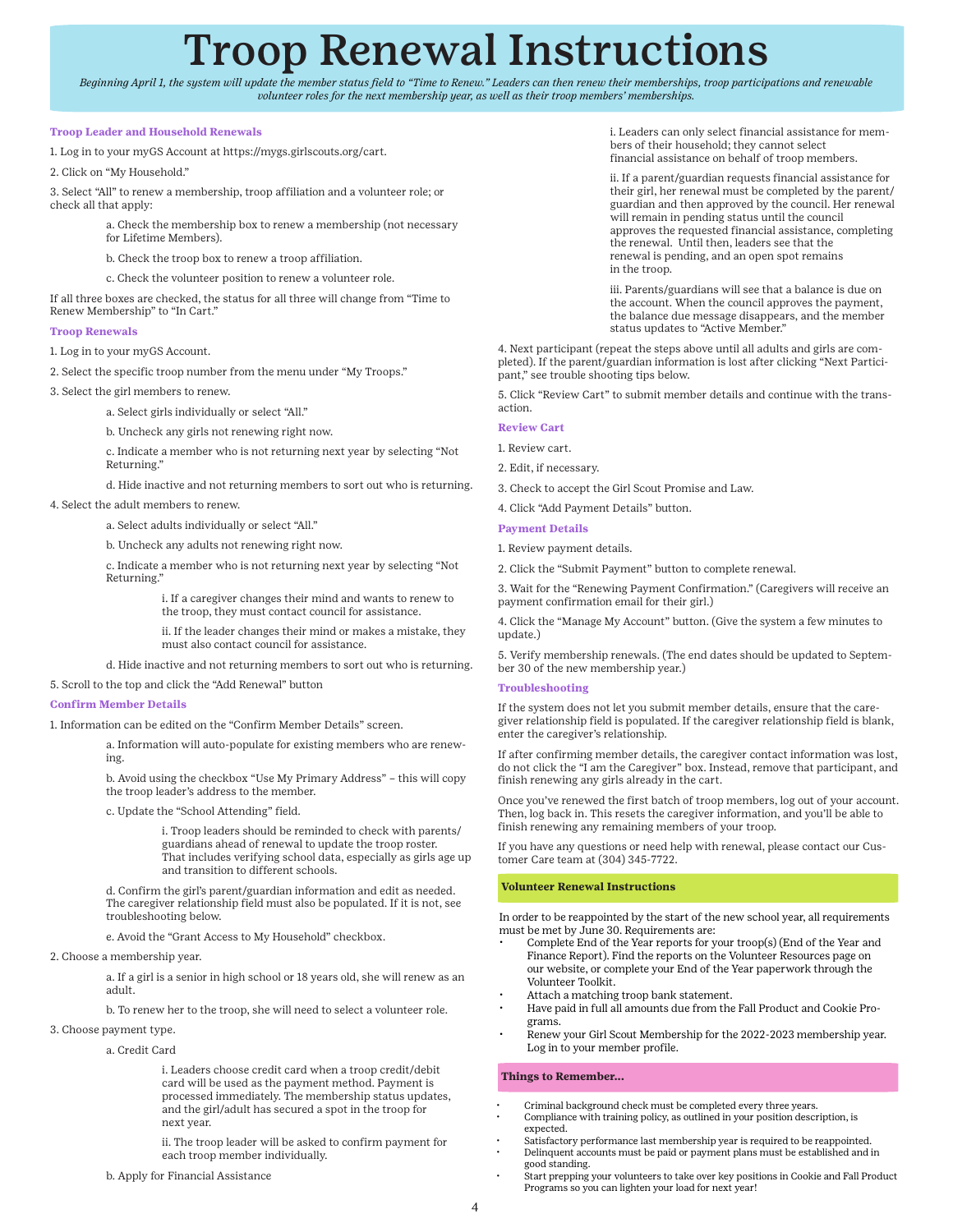# Spring Rewards Chart

Are you ready for another awesome year of Girl Scouting? Renew by the following dates to become eligible for exciting rewards!

| <b>Incentive Offer</b>                                                                                 | Girl Member<br>Incentive                                                                                                 | Troop Leader<br>Incentive                                                                                                                                                        | Troop<br>Incentive                                                                                                           | Service Unit<br>Incentive                                                                                                                                                                                                                             |
|--------------------------------------------------------------------------------------------------------|--------------------------------------------------------------------------------------------------------------------------|----------------------------------------------------------------------------------------------------------------------------------------------------------------------------------|------------------------------------------------------------------------------------------------------------------------------|-------------------------------------------------------------------------------------------------------------------------------------------------------------------------------------------------------------------------------------------------------|
| \$10 Girl Scout<br>Membership<br>Discount                                                              | Renew girl<br>membership by<br>May 15 to receive<br>this discount. See<br>details on page 6.                             |                                                                                                                                                                                  |                                                                                                                              |                                                                                                                                                                                                                                                       |
| Kristen Bell's Paint<br>Your World Purple<br>event.                                                    | Renew girl<br>membership by<br>May 13 to sign up<br>for Kristen Bell's<br>Paint Your World<br>Purple event on<br>May 19. |                                                                                                                                                                                  |                                                                                                                              |                                                                                                                                                                                                                                                       |
| <b>Troop Robotics Kit</b>                                                                              |                                                                                                                          |                                                                                                                                                                                  | Complete renewal<br>paperwork and<br>registration<br>requirements to<br>receive this benefit.<br>*See requirements<br>below. |                                                                                                                                                                                                                                                       |
| <b>TWO FREE Leader</b><br>Registrations<br>(\$50 savings. Limit two<br>registration rebates per troop) |                                                                                                                          | Complete two leader/<br>co-leader/assistant<br>leader registrations<br>and troop renewal<br>paperwork by June 30<br>to receive this benefit.<br>^See full requirements<br>below. |                                                                                                                              |                                                                                                                                                                                                                                                       |
| Membership<br><b>Renewal Patch</b><br>(Pictured below)                                                 | Free with<br>renewal by June<br>30.                                                                                      |                                                                                                                                                                                  |                                                                                                                              |                                                                                                                                                                                                                                                       |
| Service Unit<br>Race to Renew                                                                          |                                                                                                                          |                                                                                                                                                                                  |                                                                                                                              | The service unit in each<br>region who has the high-<br>est percentage of troops<br>renew beyond 55% will<br>receive a free overnight<br>stay at the Girl Zone for<br>a service team retreat.<br>Black Diamond will sup-<br>ply the pizza and snacks! |

\* Troops must renew 60% of their girls by June 30 to qualify for the troop robotics kit.

^ Troops must renew 60% of the girls in their troop, renew at least two troop leaders/co-leaders/assistant leaders and submit End of the Year Troop paperwork and Troop Finance Report by June 30 to qualify for Troop Leader membership rebate.

# Spring Renewal Patch

Every girl who registers by June 30 will receive a GSBDC 2022 - 2023 membership patch. Only girls renewing by June 30 will receive this patch.

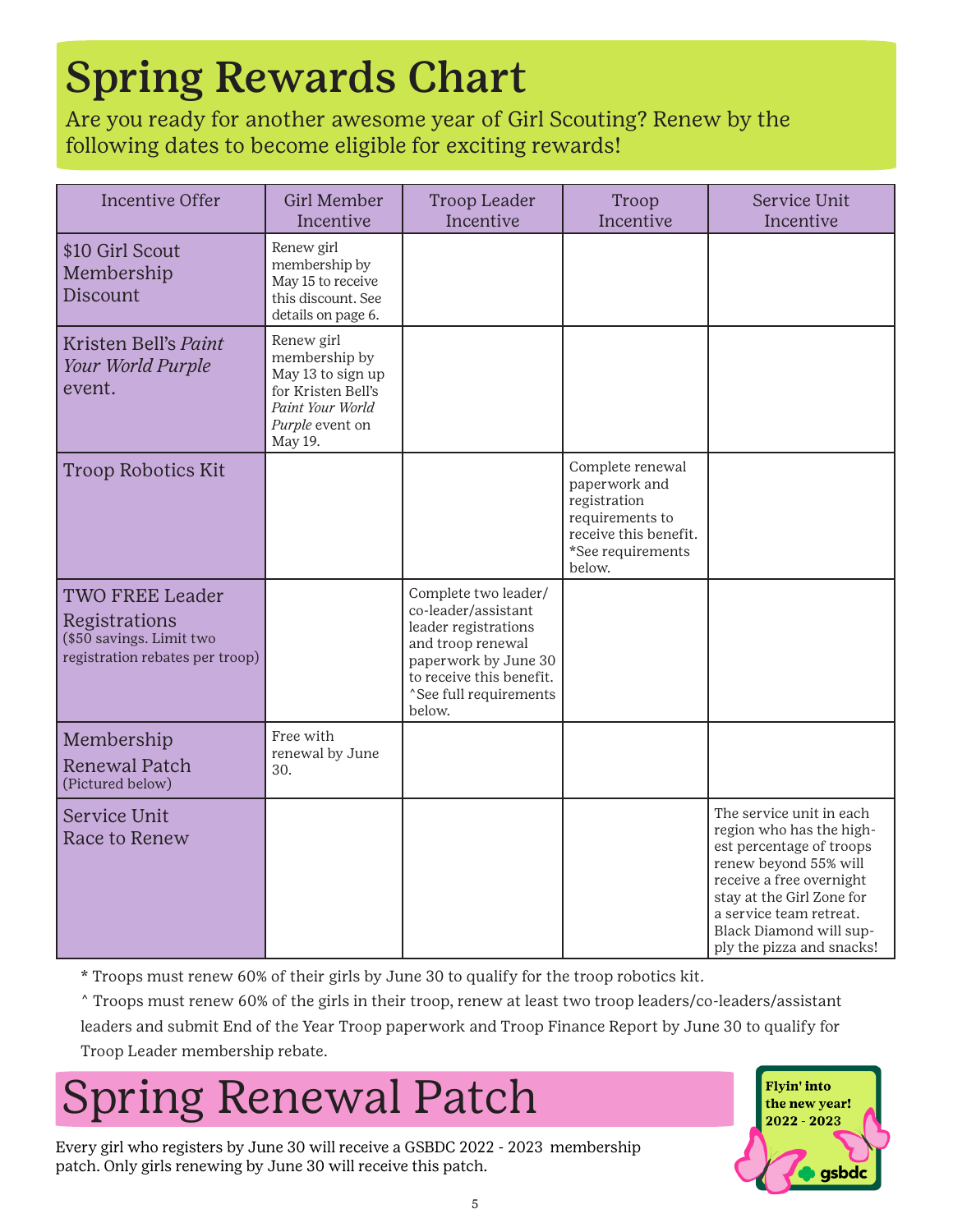## Girl Membership Discount Instructions

We are so excited to be able to offer a \$10 spring membership renewal discount between April 15 and May 15!

This year, the process is easy! All you have to do is renew your girls and they will automatically receive the \$10 discount until 11:59 p.m. on May 15. Easy peasy!

# Super Troop

We have changed some of our Super Troop requirements for this year. Check out the Super Troop requirements below and score an extra .05 cents per box of cookies for your troop!

PHASE 1: Participate in the 2021-22 Cookie Program.

PHASE 2: Re-register 60% of the girls in your troop and two troop leaders, co-leaders or assistant leaders by June 30, 2022. This year, both leader registrations are free!

PHASE 3: Complete reappointment paperwork and troop leader registration by June 30, 2022. This includes End of the Year Troop paperwork and Troop Finance Report, which includes a current bank statement.

PHASE 4: Participate in the 2022 Fall Product Program. During the Fall Product Program, troops must have the following sales, according to troop size:

- 1 to 9 girls \$50 in sales
- 10 to 19 girls \$100 in sales
- 20 or more girls \$150 in sales

PHASE 5: Reach an average PGA and percentage of girls selling cookies in the 2023 Cookie Program. This number is to be announced soon, so watch the Troop Leadership Facebook page for the exact number!

PHASE 6: Complete at least two community service projects as a troop. Projects must be completed by May 1 and reported on the Troop Community Service Report form.

*Did you know that if your troop is a Super Troop and sold 50 cases of cookies, you would have an additional \$30 in troop proceeds? If your troop sold 100 cases of cookies, then you would have an additional \$60. Troops receive the extra .05 cents for every box of cookies they sell, not just the initial sale.*

# Troop Robotics Kits

This year, all troops who renew at least 60% of their girls and complete their End of the Year paperwork by June 30 will receive a Robotics Incentive Kit. These kits include three robots to help girls of all grades and experience explore the world of robotics. Thanks to a generous grant from AEP, this year's incentives include: Mech 5 Mechanical Coding Robot; Salt Powered Robot; and Kidzlabs Robotic Hand.

Troop leaders will also receive a booklet that helps guide the meetings when the kits are in use. These kits connect with the Robotics badges in each grade level. Curriculum in the booklet ensures that girls will be able to earn at least one robotics badge.

Troops will be eligible for 10 free robotics badges once they have completed the curriculum and a survey. Get ready to discover, connect and take action in the fun world of robotics!



**Mech 5 Mechanical**





 **Coding Robot Salt Powered Robot KidzLabs Robotic Hand**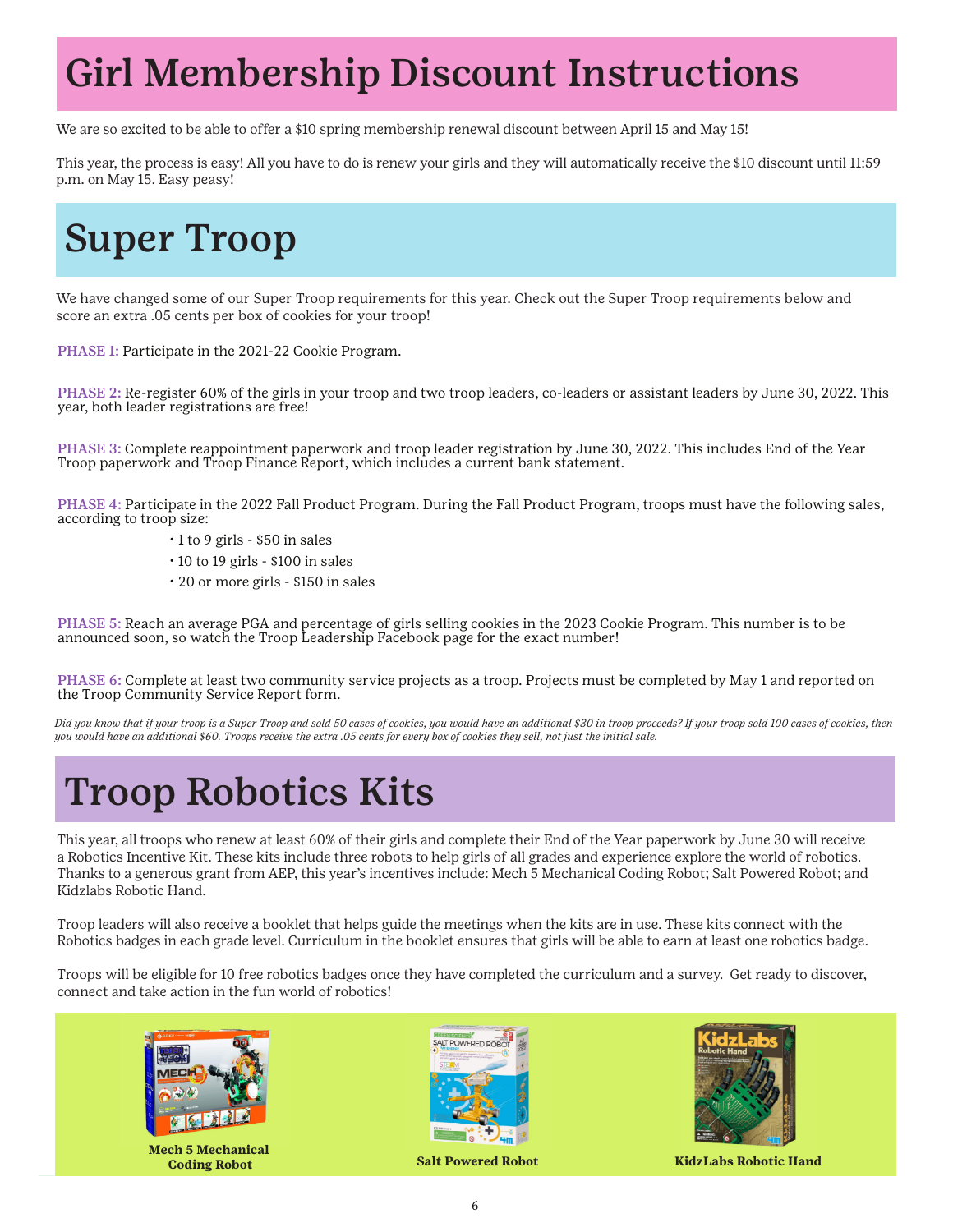### Reporting on the previous year is so important!

Each year, we ask troop leaders to fill out their troop's End of the Year Report. Why is this so important? Here are just a few reasons:

- End of the Year Reporting allows you to look back over all the great things that your troop has done this past year!
- These reports provide valuable information, which we use to secure funding that enables the council to maintain and expand our program efforts to benefit more girls.
- These reports let the council know if your troop needs support in your efforts to recruit new girls.
- Your feedback helps ensure the council has correct troop leader and troop support team information so we can stay in touch and provide support throughout the year.
- Submitting your End of the Year and Finance Reports on time are requirements for becoming a Super Troop, which could result in your troop earning more per each box of cookies sold. The report must be submitted by June 30 to qualify for Super Troop.
- Submitting these reports helps secure your troop's future for the next membership year, even if you are not planning to return as a leader.

End of the Year Reporting is easily completed online. Please complete your form and attach a copy of the last troop bank statement by June 30, 2022.

You can also complete the End of the Year paperwork via the Volunteer Toolkit! We have a training video for this available on our website on the Volunteer Resources/Training Page.

The council appreciates your willingness to share the experiences of your troop during the membership year.

| girl scouts<br>of black diamond |                                                                                                               | <b>DO Box 587</b><br><b>MARK 7722</b><br>800-756-7616                                                                                                                                                                                                                                                                                                                                                                                                             | Girl Scouts of Hock Diamond Council<br>Chadronic WV 25302<br>www.bdosc.org |
|---------------------------------|---------------------------------------------------------------------------------------------------------------|-------------------------------------------------------------------------------------------------------------------------------------------------------------------------------------------------------------------------------------------------------------------------------------------------------------------------------------------------------------------------------------------------------------------------------------------------------------------|----------------------------------------------------------------------------|
|                                 | If you have suestions, contact customercane@bdass.org or 304-345-7722.                                        | Tropps are required to complete a year-end self-evaluation and submit it by JUNE 30. This form is necessary to be considered<br>for re-appointment as a leader. Completing by June 30th is also a requirement to be considered for Super Troop status.                                                                                                                                                                                                            |                                                                            |
| Troop Leader's Email:           | Date of Leader's Current Background Check: / / /                                                              | Treep#: Service Unit County Served: State : State :<br>Trop Leader's Name: FIRST: LAST: LAST:                                                                                                                                                                                                                                                                                                                                                                     | <b>Phone: All Contracts</b>                                                |
| someone to take over the boos.  |                                                                                                               | Do you intend to return as a leader next year? To Yes, I am returning. To No. I am not returning.<br>If you don't intend to continue as a leader, clease help the sirls in your troop continue the Ciri Scoul experience and recommend<br>Name: Thomas Phoenix (1999)                                                                                                                                                                                             |                                                                            |
|                                 | Cookie Chair Name: The Cookie Chair Name:<br>Please lat any other adult volunteers and the costion they hold: | Assistant Leader's Name: http://www.com/community.com/community/community/community/community/community/community/community/community/community/community/community/community/community/community/community/community/communit<br>Assistant Leader's Name: The Committee of the Committee of the Committee of the Committee of the Committee of<br>Fall Product Chair Name: North All And All And All And All And All And All And All And All And All And All And |                                                                            |
| Returning                       | What is the status of this troop for the next membership year?<br>Merge with another troop                    | <b>Distancing</b>                                                                                                                                                                                                                                                                                                                                                                                                                                                 | <b>BE Not Sure Yet</b>                                                     |
| Community Service Project       |                                                                                                               |                                                                                                                                                                                                                                                                                                                                                                                                                                                                   | Total # of Oirls Participating: Total # of Hours Per Oirl:                 |
|                                 |                                                                                                               |                                                                                                                                                                                                                                                                                                                                                                                                                                                                   |                                                                            |
|                                 |                                                                                                               |                                                                                                                                                                                                                                                                                                                                                                                                                                                                   |                                                                            |

| <b>Previous Year's Ratence:</b>                                                                                                                                                                                                                                                                                                                                    | s.         | Expenses - Membership Registrations:               | s  |
|--------------------------------------------------------------------------------------------------------------------------------------------------------------------------------------------------------------------------------------------------------------------------------------------------------------------------------------------------------------------|------------|----------------------------------------------------|----|
| Income -- Trans-Oute (If you called them)                                                                                                                                                                                                                                                                                                                          | ×.         | Expenses-InsignialRecognitions:                    | ٠  |
| Income -- Membership Flephindoms                                                                                                                                                                                                                                                                                                                                   | ×.         | Expenses - Local, Service Unit ,Regional<br>Fuente | ٠  |
| Income -- Insignia/Recognitions:                                                                                                                                                                                                                                                                                                                                   | x.         | Expenses - Camping                                 | ٠  |
| Innova  Fall Protect Sale Dennet                                                                                                                                                                                                                                                                                                                                   | x.         | Expenses - Oversight Trips:                        | t. |
| Income -- Cockie Sale Decoralt                                                                                                                                                                                                                                                                                                                                     |            | Expenses - Council Events                          |    |
| Income - Oversight Trips:                                                                                                                                                                                                                                                                                                                                          | s.         | Expenses - Program Supplies:                       | ٠  |
| Income -- Day Trips or Special Activities                                                                                                                                                                                                                                                                                                                          | $\epsilon$ | <b>Comes-Fedited Dalphert</b>                      | ٠  |
| Income -- Council Sponsored Programs:                                                                                                                                                                                                                                                                                                                              | ×.         | Expenses - Service Projects                        | t. |
| Income -- Local, Service Unit or Regional Events:                                                                                                                                                                                                                                                                                                                  | ×.         | Expenses - Postage                                 | ٠  |
| Income -- Additional Money Carning Activities:                                                                                                                                                                                                                                                                                                                     | t.         | Finanza - Scotts and East-                         | ٠  |
| Income -- Donational Sportsonhige:                                                                                                                                                                                                                                                                                                                                 |            | Expenses - Fall Product Sole Payment               | ٠  |
| Income -- Other Sources                                                                                                                                                                                                                                                                                                                                            |            | Extenses - Cookie Sale Parment                     |    |
|                                                                                                                                                                                                                                                                                                                                                                    |            | <b>Crowner - Bank Fees:</b>                        | ٠  |
|                                                                                                                                                                                                                                                                                                                                                                    |            | Expenses - Training                                |    |
|                                                                                                                                                                                                                                                                                                                                                                    |            | Expenses - Financial Support                       |    |
|                                                                                                                                                                                                                                                                                                                                                                    |            | Expenses - Other Expenses:                         |    |
| TOTAL INCOME:                                                                                                                                                                                                                                                                                                                                                      | ٠          | <b>TOTAL EXPENSES</b>                              |    |
| All rebates will be direct deposited into your trong account. Please previde accords account information to avoid delays in<br>processing your troop's reliate. "Note routing numbers contain 5 digits and are surrounded by it on your troop check.<br>Please enter your full banking information here:<br>Branch Marie 1999, California Marie 1999<br>Bonk Name: |            |                                                    |    |
| Checkins/Sarahon Assessed Number                                                                                                                                                                                                                                                                                                                                   |            |                                                    |    |
| Checking/Savings Account Routing Number                                                                                                                                                                                                                                                                                                                            |            |                                                    |    |
| Signers on the account.                                                                                                                                                                                                                                                                                                                                            |            |                                                    |    |
|                                                                                                                                                                                                                                                                                                                                                                    |            |                                                    |    |

Troop Finance Report

Reflecting on the Troop/Group Year

### Kristen Bell and Girl Scouts: Paint Your World Purple!

Discover your inner Girl Scout and Purple Person - it's way easier than you think!

Girl Scouts and Purple People love learning about things like space dolphins, laughing at silly jokes with Grandma and making sure the world is full of playgrounds.

Paint your world purple and join us for a virtual event on May 19 for Girl Scouts with actor, producer, parent and Girl Scout alum Kristen Bell (*The Good Place, Veronica Mars, Frozen*) as she chats about what it means to be a Purple Person and completes fun activities to show off those Purple People skills.

**Kick off a new year of Girl Scouting and save your spot by May 13 at girlscouts.org/purple. Virtual event will be held on May 19.**

### Council-Wide Service Project

### Hospital Helpers

Coming in October 2022, Girl Scouts will have the opportunity to complete the Council-Wide Service Project: Hospital Helpers.

Girl Scouts are never too young or old to make a difference in a person's life or their community. Girl Scouts of Black Diamond Council is always seeking new ways to be a sister to members of our community and those in need. In 2023, we will release our new Community Service Patch Program, Hospital Helpers. This program will connect girls to children in hospitals through the assembly of care packages. We know this can be a stressful time, so Girl Scouts of Black Diamond Council is committed to helping families feel cared for and valued with this new program opportunity.

Until October, girls can still complete the current service project, Paw Pals. Learn more at www.bdgsc.org/patchprograms.